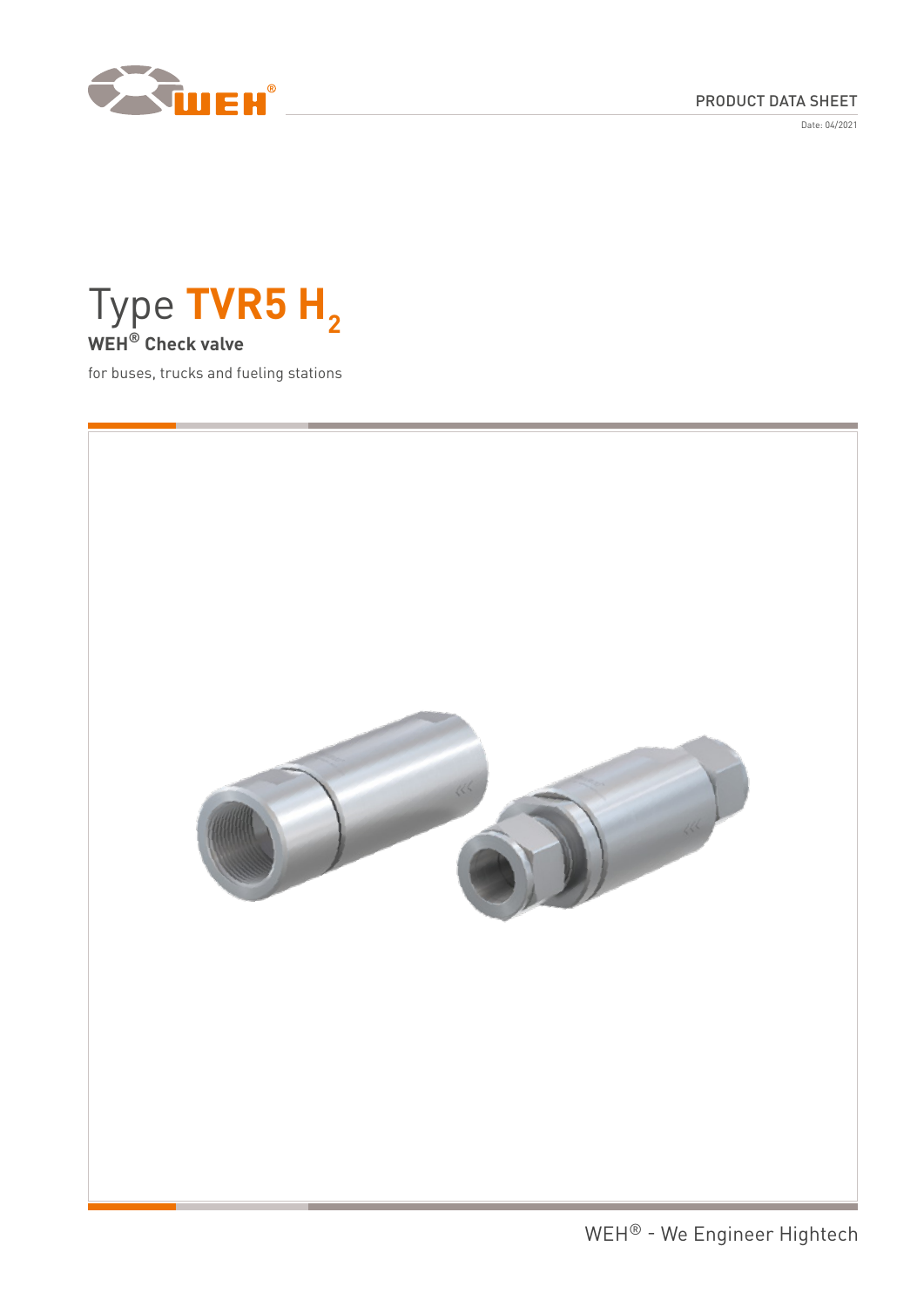$TVR5 H_{2}$  | WEH® Check valve

## **DESCRIPTION**



## Features

- Robust construction
- Low-noise opening and closing
- Corrosion resistant stainless steel
- High leak tightness

The WEH® TVR5  $\sf H_2$  is the largest of our check valves. It is most efficient and developed specifically for  $\sf H_2$  buses and trucks. The check valve system is designed to minimize the effect of dirt particles on the sealing components within the unit. The WEH $^\circ$  TVR5 H $_2$  Check valve is constructed of corrosion-resistant stainless steel achieving a very durable unit due to its robust internal structure.

### Application

Check valve for buses and trucks, also suitable for installation in fueling stations.

## TECHNICAL DATA

| <b>Characteristics</b> | <b>Basic version</b>                                     | <b>Options</b> |
|------------------------|----------------------------------------------------------|----------------|
| Nominal bore (DN)      | Max. 14 mm, depending on design                          | On request     |
| Pressure range         | $PN = 35 MPa (5,000 psi)   PS = 45 MPa$                  |                |
| Temperature range      | $-40$ °C up to $+85$ °C ( $-40$ °F up to $+185$ °F)      | On request     |
| Material               | Corrosion resistant stainless steel                      | On request     |
| Sealing material       | Hydrogen resistant                                       | On request     |
| Design                 | Incl. fittings (only for check valves with tube fitting) | On request     |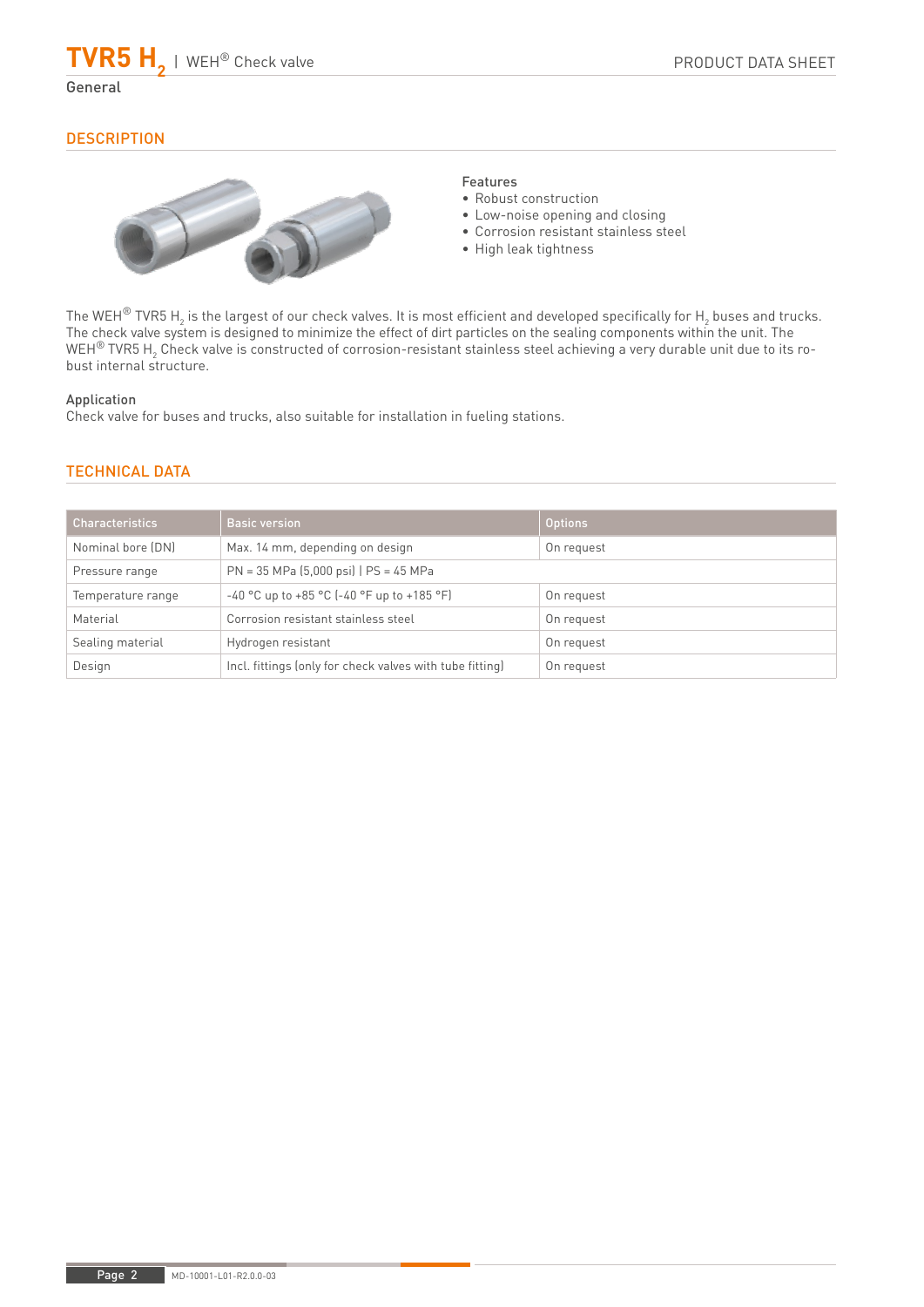**TVR5 H2** | WEH® Check valve **Ordering** 

# ORDERING | WEH® TVR5 H<sub>2</sub> Check valve with tube fitting on both sides

approx. dimensions (mm)





| Part No.        | <b>Description</b> | <b>DN</b> | <b>Pressure</b><br>(PN) | B <sub>1</sub> | <b>B2</b>    | L <sub>1</sub> | A/F |
|-----------------|--------------------|-----------|-------------------------|----------------|--------------|----------------|-----|
| C1-30216-X1-X01 | TVR5 $H2$          |           | 35 MPa /<br>5,000 psi   | Tube $Ø 12*$   | Tube $Ø$ 12* | 110            | 22  |
| C1-30215-X1-X01 | TVR5 $H2$          | 14        | 35 MPa/<br>5,000 psi    | Tube $Ø16*$    | Tube $Ø16*$  | 111            | 25  |

\* double ferrule fitting

# ORDERING | WEH $^\circledR$  TVR5 H $_2$  Check valve with female thread on both sides

approx. dimensions (mm)



|  | Part No.        | <b>Description</b> | <b>DN</b> | Pressure l<br>(PN)    | B <sub>1</sub><br>(female thread) | IB <sub>2</sub><br>(female thread) |
|--|-----------------|--------------------|-----------|-----------------------|-----------------------------------|------------------------------------|
|  | C1-43326-X1-X01 | TVR5 $H_{\odot}$   | <u>.</u>  | 35 MPa /<br>5,000 psi | $G3/4$ "*                         | $G3/4$ "*                          |
|  |                 |                    |           |                       |                                   |                                    |

\* acc. to DIN 3852-2

Other connection sizes and versions on request.